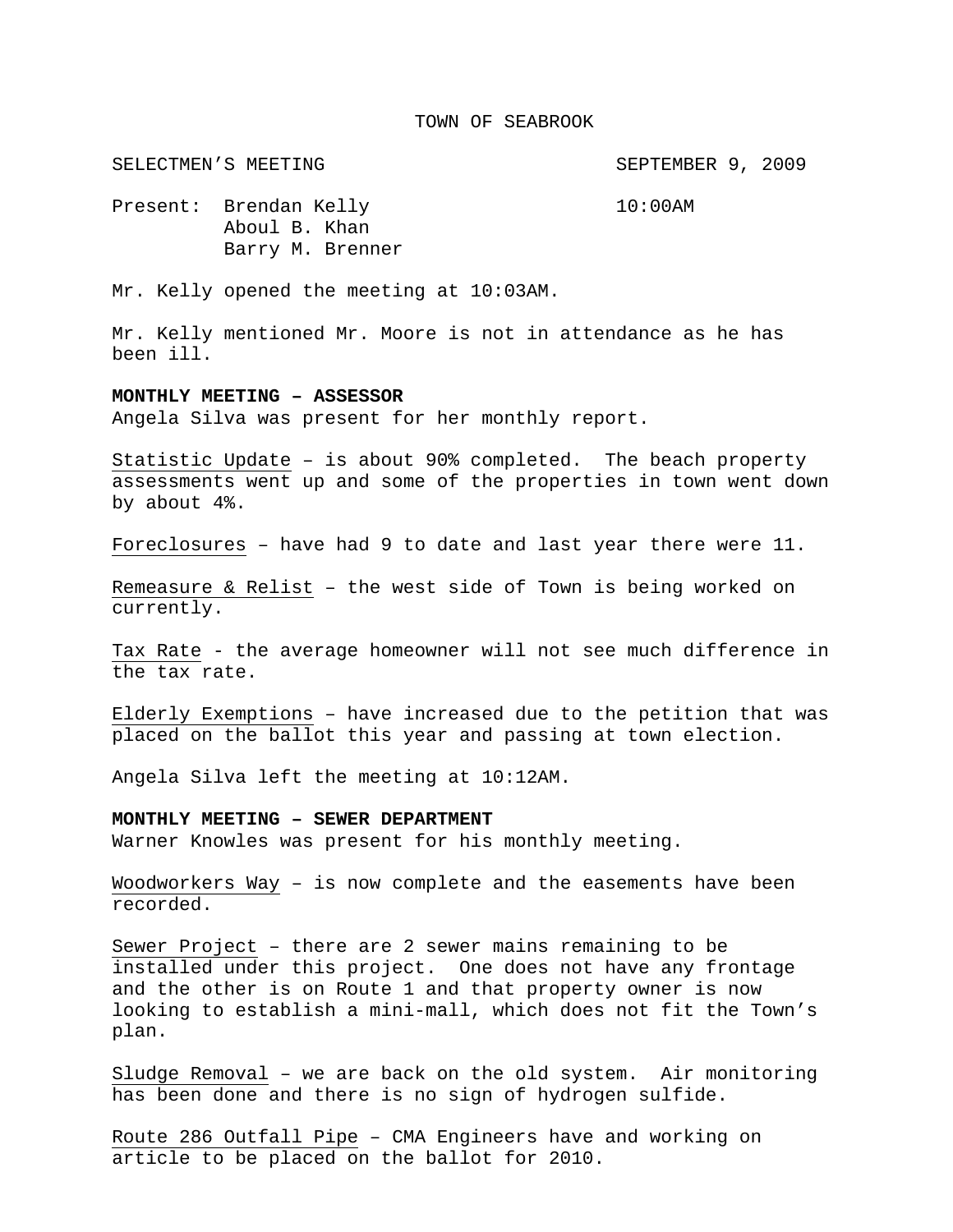SELECTMEN'S MEETING -2- SEPTEMBER 9, 2009

Warner Knowles left the meeting at 10:19AM.

## **MONTHLY MEETING – WATER DEPARTMENT**

Curtis Slayton was present for his monthly meeting.

I-95 – water main has been replaced and is online. The directional drilling began in June and went online August 4. This project was completed within the budget.

Water Treatment Plant – 9 bids were received and the project was awarded to Kinsmen Corporation in the amount of \$7,344,000. They are hoping to begin work by the end of September. A separate bid will go out for the water transmission to the plant. The construction management and engineering will also be separate from this bid. Mr. Brenner explained the funds that are available. Mr. Slayton said the earliest this project could be completed is November 2010.

Gravel Pack Well #2 – the bid was awarded to Layne Christiansen. The bid was well under the amount appropriated of \$50K.

Curtis Slayton left the meeting at 10:40AM.

# **PREVIOUS MINUTES – AUGUST 19 NON-PUBLIC, AUGUST 25 NON-PUBLIC AND AUGUST 26 PUBLIC & NON-PUBLIC**

| MOTION: | Aboul B. Khan | To adopt the minutes of   |
|---------|---------------|---------------------------|
| Second: | Brendan Kelly | $8/19$ non-public, $8/25$ |
|         |               | non-public $\&$ 8/26      |
|         |               | public & non-public.      |
|         |               |                           |

## **WATER & SEWER WARRANT - \$40**

| MOTION: | Aboul B. Khan | To approve and sign the |
|---------|---------------|-------------------------|
| Second: | Brendan Kelly | water & sewer warrant.  |

#### **REFUND**

David Balkus – 88 Washington Street - \$40

| MOTION: | Aboul B. Khan | To approve and sign the |
|---------|---------------|-------------------------|
| Second: | Brendan Kelly | refund.                 |

#### **YIELD TAX LEVY - \$72**

| MOTION: | Aboul B. Khan | To approve and sign the |
|---------|---------------|-------------------------|
| Second: | Brendan Kelly | yield tax levy.         |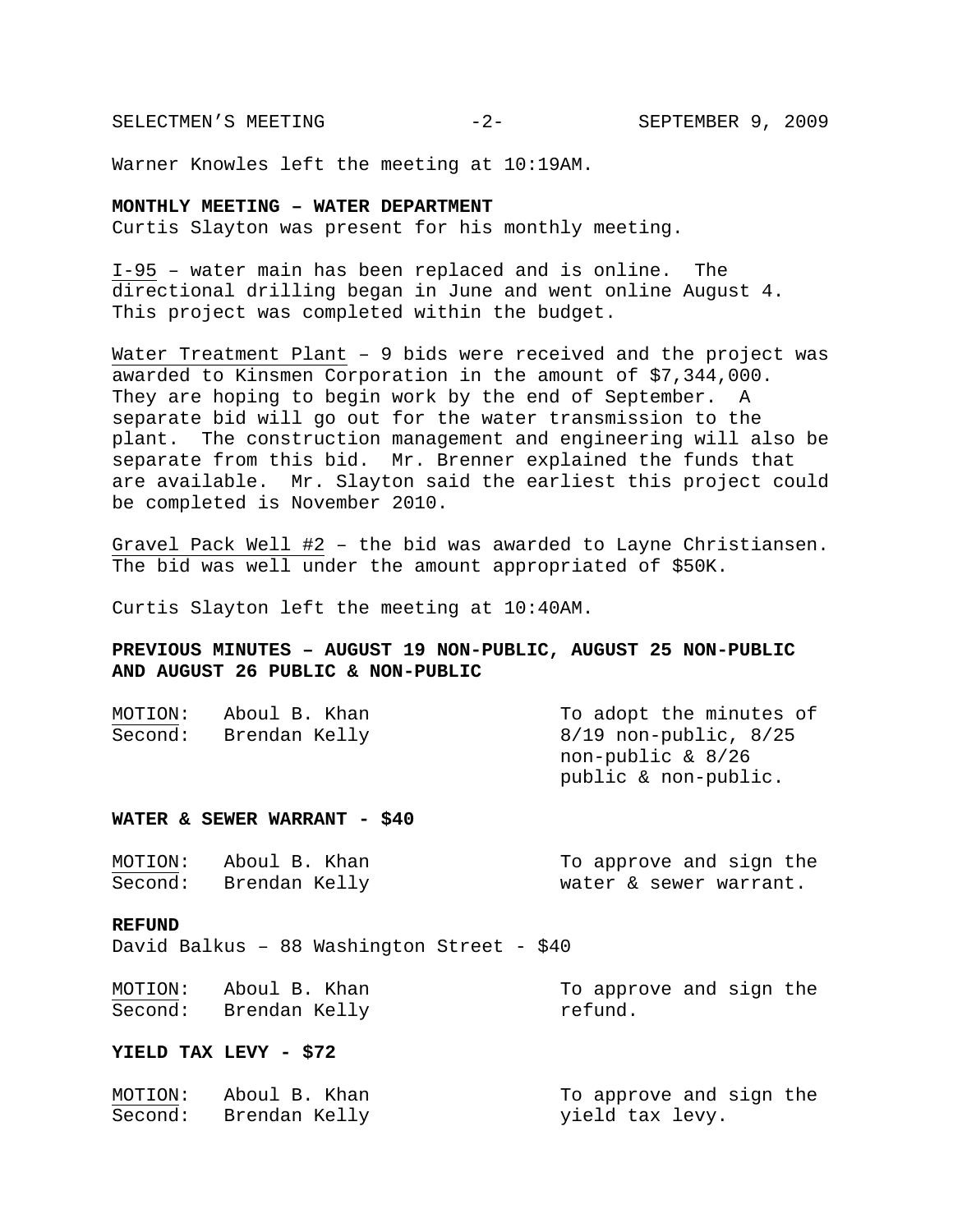SELECTMEN'S MEETING  $-3-$  SEPTEMBER 9, 2009

#### **WATER SERVICE APPLICATIONS**

Jim Regan – 17 Whittier Drive - \$400 Jim Regan – 18 Whittier Drive - \$100

| MOTION: | Aboul B. Khan | To approve and sign both |
|---------|---------------|--------------------------|
| Second: | Brendan Kelly | water applications.      |

#### **SEWER SERVICE APPLICATIONS**

Jim Regan – 17 Whittier Drive - \$100 Jim Regan – 18 Whittier Drive - \$100 Salem Mfg. Homes LLC – 16A Zealand Park - \$50

| MOTION: | Aboul B. Khan | To approve and sign all |
|---------|---------------|-------------------------|
| Second: | Brendan Kelly | sewer applications.     |

**QUITCLAIM DEED – HILLSIDE CEMETERY** 

Reginald Small – 2 plots

| MOTION: | Aboul B. Khan | To approve and sign the |
|---------|---------------|-------------------------|
| Second: | Brendan Kelly | quitclaim deed.         |

### **MEMBERSHIP IN SOUTHEAST WATERSHED ALLIANCE**

Mr. Kelly explained what this is about and thinks it is something the Town should be involved in to see what is in the best interest of Seabrook. Mr. Brenner feels it is in the Town's interest to have representation at the informational meeting. Mr. Kelly said he would attend this meeting.

## **GOVERNOR'S ADVISORY COMMISSION ON INTERMODAL TRANSPORTATION 2011-2020 TEN YEAR PLAN PUBLIC HEARING**

Mr. Brenner explained this is the State's 10-year plan and public hearings would be held at various locations throughout the State. Our district's hearing is on October 13 in Hampton at the Police Station. The Chairman of the Planning Board should be invited to attend this meeting as well.

There was general discussion on the traffic on Route 1. Mr. Khan said there is even more traffic since the toll increase in July.

The 2008 tax rate is \$11.58, which is what the June's bill was based on. The 2009 tax rate has not been set at this time.

Cora Stockbridge questioned PMC BioTec. Mr. Brenner said it is in litigation and the Town has spent a considerable amount of money in attorney fees. The cost does exceed \$100K.